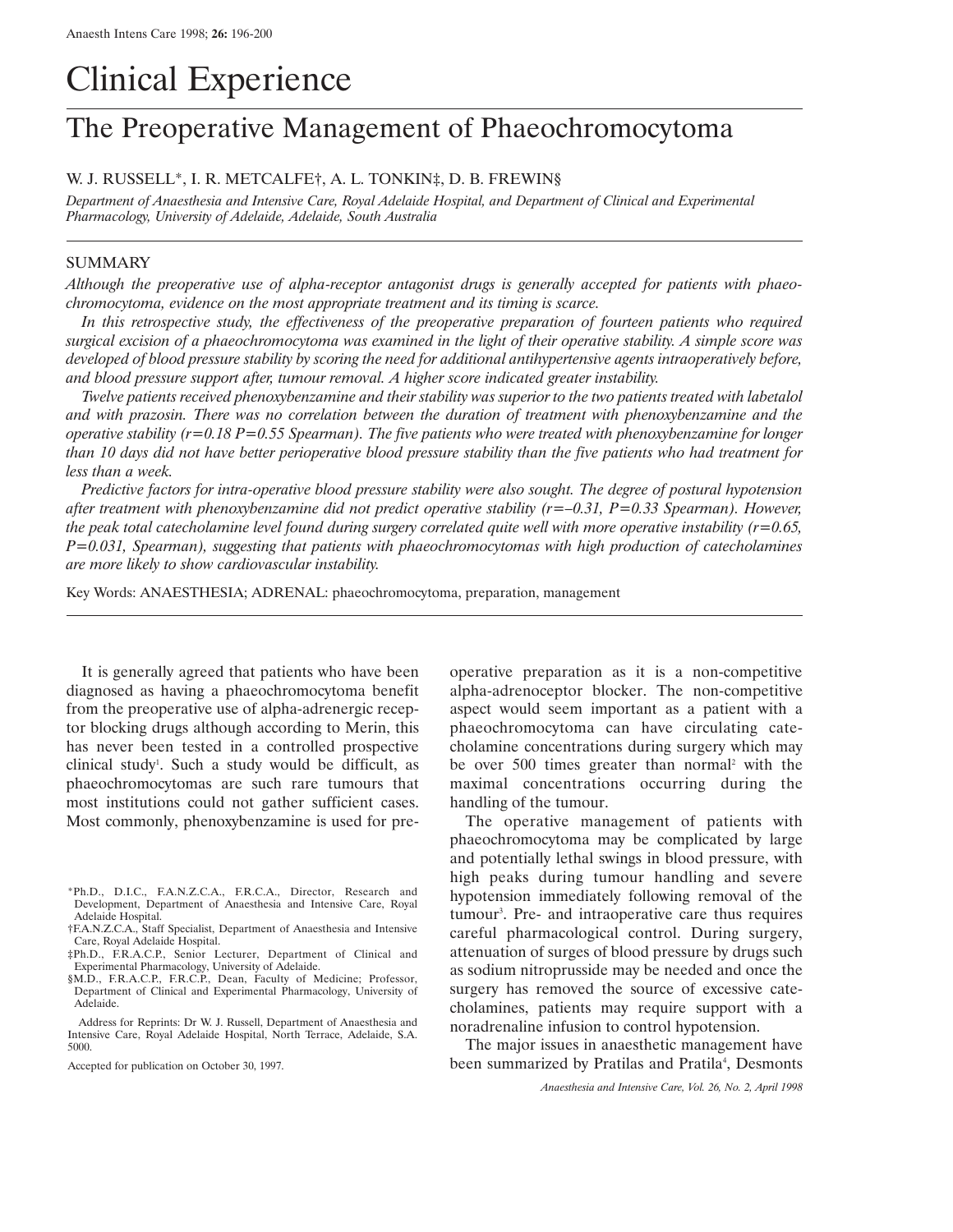and Marty<sup>5</sup>, Hull<sup>6</sup> and Pullerits et al<sup>7</sup>. The assumption underlying the pharmacological management of the blood pressure during surgical removal of phaeochromocytoma is that the swings occur because of the secretion of catecholamines and insufficient blockade to abolish the responses. These swings may also be exacerbated if adequate time has not been allowed to restore the depleted blood volume<sup>6</sup>, although research to date has not substantiated the notion of a contracted blood volume in phaeochromocytoma patients<sup>8</sup>.

The ideal method and period of perioperative control of blood pressure in phaeochromocytoma has not yet been established. Merin advocated ten to fourteen days treatment but admitted that the optimal duration of preoperative phenoxybenzamine has not been studied<sup>1</sup>. Hull recommended a treatment period of two to four weeks, but did not give any reference, only stating that the time frame used was "from experience"<sup>6</sup>.

This series of patients from the Royal Adelaide Hospital was examined retrospectively to see how well blockade had been achieved and whether the degree of blood pressure instability could be related to the duration of the alpha-receptor blockade. In order to do this a simple predictor of intra-operative instability was devised.

#### METHODS

Fourteen consecutive patients with histologically confirmed phaeochromocytoma were managed surgically at the Royal Adelaide Hospital between December 1980 and January 1993. The characteristics of the 14 patients are summarized in Table 1. The case histories of three of these patients have been reported in detail previously<sup>9</sup>. All patients in this

TABLE 1 *Demographic and therapeutic details of the patients*

| Patient<br>Number | Sex | Age<br>yr. | Blood<br>Pressure<br>mmHg | Admission $\alpha$ Blocker Duration | Days | <b>B</b> Blocker |
|-------------------|-----|------------|---------------------------|-------------------------------------|------|------------------|
| 1                 | М   | 36         | 170/100                   | phenoxy                             | 3    | atenolol         |
| $\overline{2}$    | F   | 15         | 160/110                   | phenoxy                             | 4    | atenolol         |
| 3                 | F   | 43         | 140/90                    | phenoxy                             | 6    | atenolol         |
| 4                 | F   | 43         | 150/100                   | labetalol                           | 12   | labetalol        |
| 5                 | F   | 59         | 205/105                   | phenoxy                             | 14   | atenolol         |
| 6                 | F   | 24         | 150/100                   | prazosin                            | 8    | atenolol         |
| 7                 | М   | 54         | 230/100                   | phenoxy                             | 14   | atenolol         |
| 8                 | F   | 37         | 150/105                   | phenoxy                             | 5    | atenolol         |
| 9                 | F   | 55         | 220/130                   | phenoxy                             | 7    |                  |
| 10                | F   | 43         | 205/105                   | phenoxy                             | 15   | atenolol         |
| 11                | М   | 47         | 240/120                   | phenoxy                             | 4    | metoprolol       |
| 12                | F   | 53         | 190/90                    | phenoxy                             | 14   | atenolol         |
| 13                | F   | 46         | 215/115                   | phenoxy                             | 9    | metoprolol       |
| 14                | F   | 37         | 230/120                   | phenoxy                             | 8    | atenolol         |

*Anaesthesia and Intensive Care, Vol. 26, No. 2, April 1998*

series were managed by the same medical team under DBF and by the same anaesthetist (WJR) and had serial arterial catecholamine assays performed.

Patients were managed preoperatively with alphaand beta-adrenoceptor blockade using the agents shown in Table 1. Doses in each patient were increased to produce the lowest preoperative blood pressure and least variability in heart rate which were acceptable to the patient. In all but two patients this was achieved by gradually increasing the dose of phenoxybenzamine until nasal stuffiness and postural hypotension were as much as the patient could tolerate. Phenoxybenzamine was commenced at 10 mg bd, increased to 10 mg tds on day 2 and then dose increments were adjusted on an individual basis. In one patient the dose had to be decreased to 10 mg daily. The highest dose administered was 20 mg tds. The actual duration of alpha blockade varied from three days to fifteen days in this series. Betablockade, usually with atenolol, was begun about 24 hours prior to the alpha-blockade as is our usual practice. This attenuates the reflex increase in heart rate which otherwise would occur if phenoxybenzamine were given first.

Anaesthetic premedication was usually with an opioid and an anti-emetic (metoclopramide). Before commencement of anaesthesia, infusions of nitroprusside 0.01% in 5% dextrose and noradrenaline 0.01% in 0.9% saline were prepared. When the patient arrived in the operating room, ECG and direct blood pressure monitoring were established before induction of anaesthesia. If unusually difficult surgery was expected with substantial blood loss, a central venous catheter was also inserted.

Induction was with thiopentone to achieve unconsciousness and then alcuronium 0.3 mg/kg intravenously for relaxation. Cummings et al have previously shown that this drug gives minimal sympathetic stimulation during intubation<sup>10</sup>. Maintenance of anaesthesia was with nitrous oxide and an opioid. In the early cases, high dose opioid was used. More recent cases have been supplemented with enflurane or isoflurane. During surgery, all blood loss was replaced with whole blood or colloid (usually a 5% albumin preparation) as the loss was observed. In patients where a CVP was monitored, the reading was kept within 2 cm  $H<sub>2</sub>O$  of the reading at the commencement of surgery.

Before excision of the tumour, rises in blood pressure above 180 mmHg systolic were treated with infusion of an antihypertensive agent. In the first few patients this was done with phentolamine but in the later cases with nitroprusside. After excision of the tumour, systolic pressures below 80 mmHg were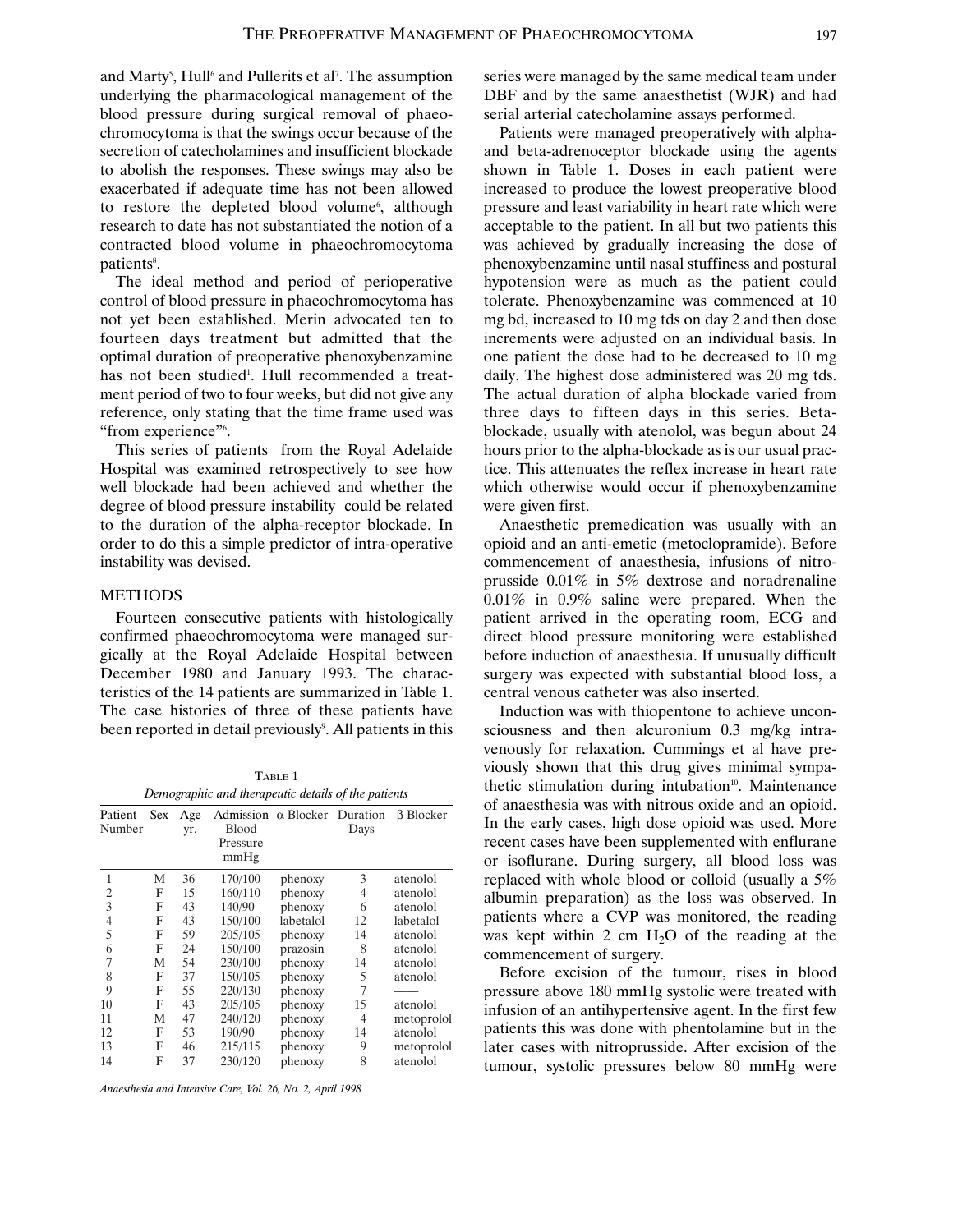treated with colloid fluid expansion, usually 5% albumin but in some, Haemaccel (Hoechst, Marion Roussel), and a noradrenaline infusion was commenced if the blood pressure remained below 70 mmHg systolic after an additional 500 ml of colloid had been administered. The aim was to continue colloid expansion and reduction in the noradrenaline infusion rate without allowing the central venous pressure, where available, to exceed  $15 \text{ cm } H_2\text{O}$ measured at the mid-axillary line.

The perioperative behaviour of the patients' blood pressure was given an "instability" score as shown in Table 2.

TABLE 2 *Instability criteria for blood pressure control*

| Phase                   | Criterion<br>SBP mmHg                                      | Action                                 | Score |
|-------------------------|------------------------------------------------------------|----------------------------------------|-------|
| Overall                 | SBP always $\langle 180 \rangle$ -<br>and $>70/-$          | Nil                                    |       |
| During<br>surgery       | SBP > 180/                                                 | Given phentolamine<br>or nitroprusside | 1     |
| After tumour<br>removal | $SBP < 70$ /- after<br>infusion 500 ml<br>colloid          | Noradrenaline<br>infusion              | 2     |
| Postoperative           | $SBP < 70$ /- requires<br>noradrenaline<br>support for SBP | Continued<br>noradrenaline<br>infusion | 3     |

SBP=Systolic Blood Pressure

Patients who needed no additional pharmacological attenuation of the blood pressure during surgery nor support after the tumour was excised were given an instability score of 0. Patients who required some attenuation of their blood pressure but did not require noradrenaline support after the tumour was excised were scored as 1. Patients requiring both attenuation of their blood pressure and noradrenaline support intra-operatively but who were weaned from their infusion before leaving theatre were scored as 2. A patient requiring attenuation of the blood pressure intraoperatively, noradrenaline support after the tumour was excised, and continued noradrenaline support postoperatively was scored as 3 (very unstable).

Arterial catecholamine sampling was performed before induction, after induction but before intubation, as the tumour was being manipulated before vascular isolation (peak BP) and 5 minutes after the tumour was removed. The arterial samples were stored immediately on ice, the plasma spun off and stored at –20°C. The samples were analysed for adrenaline, noradrenaline, and dopamine by the radioenzymatic method of Da Prada and Zürcher<sup>11</sup>.

## **RESULTS**

#### *Instability*

No additional pharmacological attenuation of the blood pressure during surgery was needed in three patients. In addition, none of these required support after the tumour was excised. These patients were given an instability score of 0. Six patients required some attenuation of their blood pressure but did not require noradrenaline support after the tumour was excised. These were scored as 1. Four patients required both attenuation of their blood pressure and noradrenaline support intraoperatively but were weaned from their infusion before leaving theatre. These patients were scored as 2. One patient, who received labetalol, required attenuation of the blood pressure intraoperatively, noradrenaline support after the tumour was excised, and continued noradrenaline support postoperatively. This patient was scored as 3 (very unstable).

The preoperative preparation of these patients was examined in the light of their operative instability (Figure 1). There was no relationship between the duration of treatment with phenoxybenzamine and the operative stability score (Spearman rank correlation coefficient=0.18, *P*=0.55). Short treatments were no worse than the longer ones.



FIGURE 1: Diagram of the duration of treatment and the instability score. The solid dots indicate patients treated with phenoxybenzamine. The patient treated with prazosin for eight days is shown as an open square and labelled as prazosin. The patient given labetalol for 12 days is shown as an open circle and labelled as labetalol. There is no increase in stability with longer treatments.

Similarly, the postural blood pressure response to preoperative treatment was examined as a possible predictor of the stability or instability of the operative course (Figure 2). It can be seen that there is no significant relationship and postural blood pressure change is not a useful predictor of operative stability

*Anaesthesia and Intensive Care, Vol. 26, No. 2, April 1998*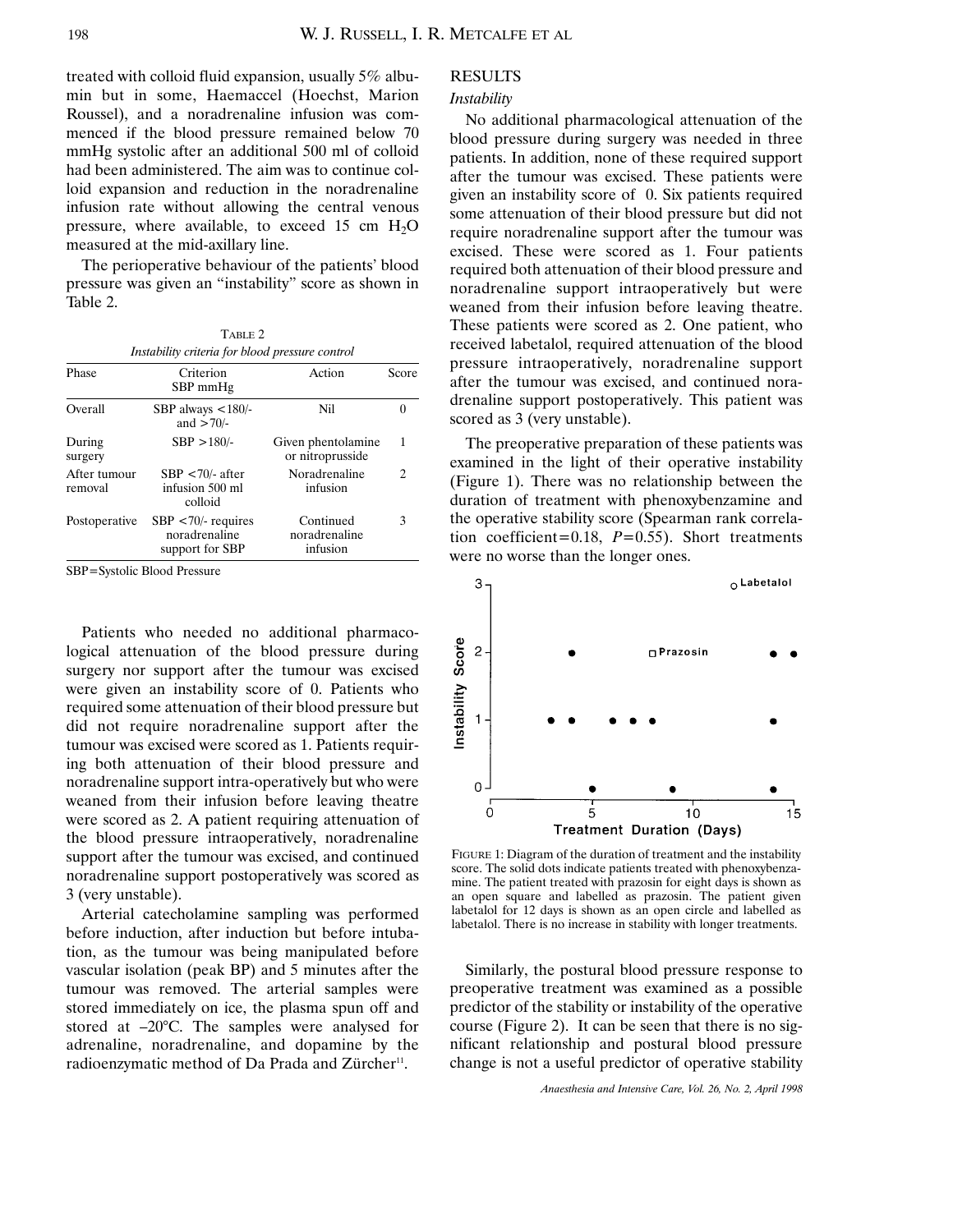(Spearman rank correlation  $-0.31$   $P=0.33$ ). In addition, the data on the patients treated with phenoxybenzamine were analysed to see if the peak total catecholamine level reached during surgery could be related to the perioperative stability. A good correlation was found between the instability score and the logarithmic peak catecholamine concentration (Spearman rank correlation coefficient=0.65, *P*=0.031, Figure 3)



FIGURE 2: Diagram of the systolic pressure drop after preoperative treatment related to the instability score. The solid dots indicate patients treated with phenoxybenzamine. The patient treated with prazosin for eight days is shown as an open square and labelled as prazosin. Postural drop readings were available for only ten of the patients treated with phenoxybenzamine. Preoperative pressure drop does not predict the operative stability.

#### DISCUSSION

From the two cases in the present study it would appear that treatment with either prazosin or labetalol seems to be less effective than phenoxybenzamine in patients with phaeochromocytoma. Although prazosin has been reported to be effective in some cases, other reports have suggested that its effect is incomplete and less stability is likely during removal of the tumour<sup>12</sup>. Labetalol has been previously reported as unsatisfactory $13$ . This is not surprising as both prazosin and labetalol are competitive adrenoceptor blockers and therefore their effect can be overcome by increased agonist levels. In addition, labetalol is a drug with mainly a beta antagonist effect whereas the problem with most phaeochromocytomas appears to be predominantly alpha receptor stimulation. Our series is perhaps slightly unusual in that we commenced beta-blockade just before the alpha block. Although concern has been expressed that this may lead to an excessive initial hypertension, this was not seen with any patient in this series.



FIGURE 3: Diagram of the peak total catecholamine concentration and the instability score for patients treated with phenoxybenzamine. The circle and cross is the point for two patients with the same instability score and almost the same peak total catecholamines (548 and 550). The total catecholamines are given as a logarithmic scale. There is a good correlation between the score and the logarithmic peak catecholamine concentration (Spearman r=0.65, *P*=0.031).

An assessment of operative stability of blood pressure does not appear to have been performed previously. Although crude, it does provide an estimate of instability and the effectiveness of management in a most important aspect, i.e. that of blood pressure control.

This review goes some way towards answering both Merin and Hull's question of the duration of preoperative treatment. The shortest time of treatment for a patient with excellent stability was five days and even three days gave good stability in one patient.

Although the importance of restoration of circulating blood volume has been suggested by some authors, there is no experimental evidence to support this. The one study we could find did not show any expansion of blood volume occurring with phenoxybenzamine treatment<sup>8</sup>. Certainly whatever the mechanism, our results do not support the need for two to four weeks preoperative treatment sometimes recommended for phenoxybenzamine.

Postural hypotension with treatment has been previously suggested as a good measure of adequate alpha-blockade and attenuated pressure responses to posture have been reported14. However in the present series, the postural drop did not correlate with perioperative stability.

Only peak levels of total catecholamines were related to operative stability. If the peak level of catecholamines is a good predictor of instability, then possibly a variable which could be expected to be